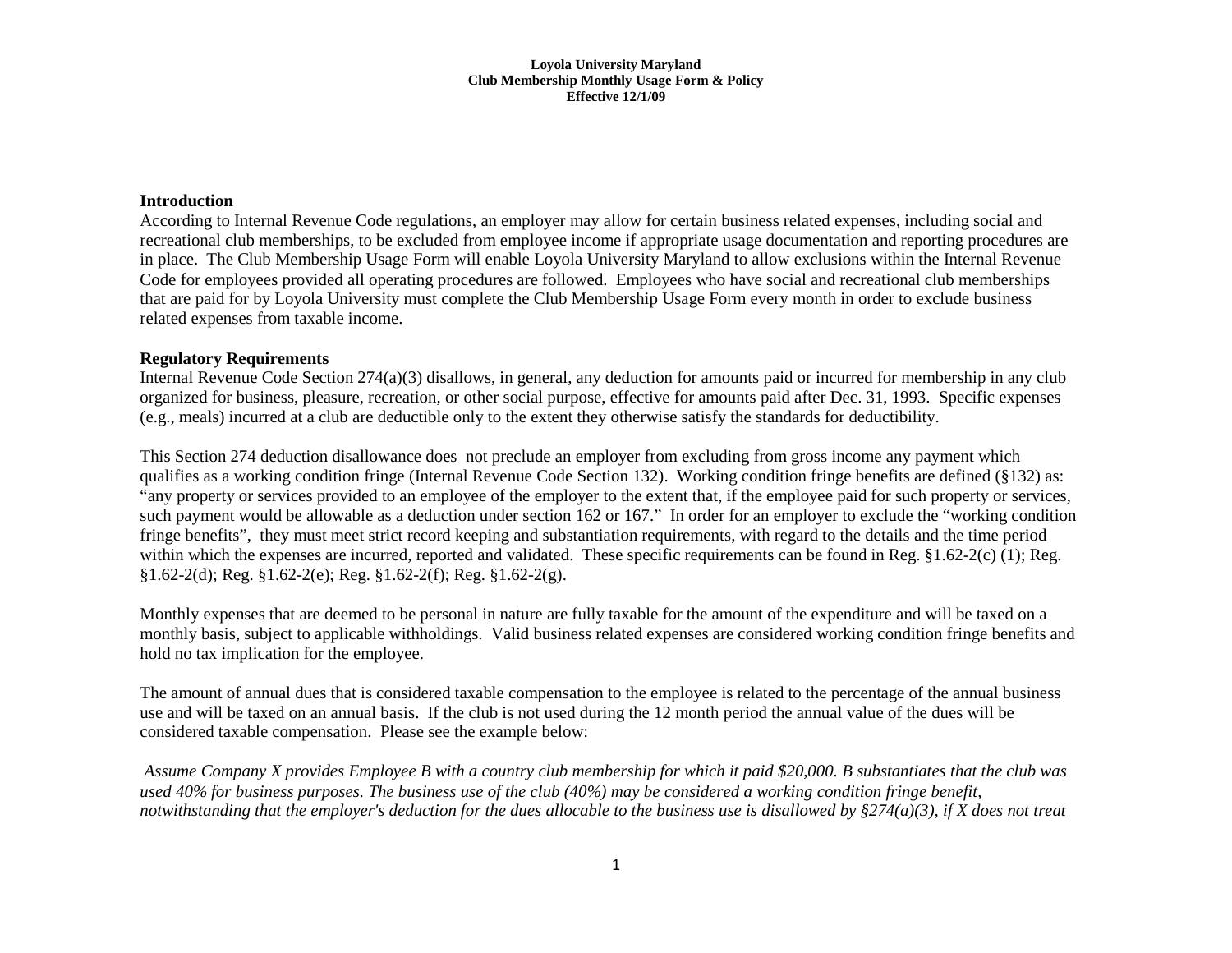#### **Loyola University Maryland Club Membership Monthly Usage Form & Policy Effective 12/1/09**

*the club membership as compensation under §274(e)(2). Thus, B may exclude from gross income \$8,000 (40% of the club dues, which reflects B's business use). X must report \$12,000 as wages subject to withholding and payment of employment taxes (60% of the value of the club dues, which reflects B's personal use). B must include \$12,000 in gross income. X may deduct as compensation the amount it paid for the club dues which reflects B's personal use, provided the amount satisfies the other requirements for a salary or compensation deduction under §162 . [*Reg. § 1.132–5(s)(3)]

Loyola University will take advantage of the special accounting rule which allows an employer to treat certain fringe benefits provided to employees in November and December of one year to be reported in the following year. The evaluation year will be November – October. For example, the annual dues taxation for year 2010 will include the usage evaluation from November 1, 2009 through October 30, 2010. Annual dues will be taxed in during the month of December.

Timing of taxation will depend on when the expense was incurred and when the Club Membership Usage Form was received by the Payroll Office.

# **Operating Procedures**

The following operating procedures must be followed by employees to exclude business related expenses from taxable income:

1. Within 30 days of the month end, the employee completes the Club Membership Usage Form, attaches receipts, and submits it to the Vice President for Finance and Treasurer for signature.

For any month where a Club Membership Usage Form is not completed and received on time, the monthly expenses will be considered fully taxable and there will be no subsequent adjustments. The Club Membership Usage Form must be submitted even if there are NO expenses for the month. In order for Loyola to exclude any business expenses all fields on the Club Membership Usage Form must be completed.

- 2. The Vice President for Finance and Treasurer reviews the Club Membership Usage Form and receipts and either approves it or requests additional information from the employee. Once the Club Membership Usage Form has been approved by the Vice President for Finance and Treasurer it is sent to the Payroll Office for processing.
- 3. The Payroll Office calculates any tax implications and sends an email to employees notifying them of any pending taxation.